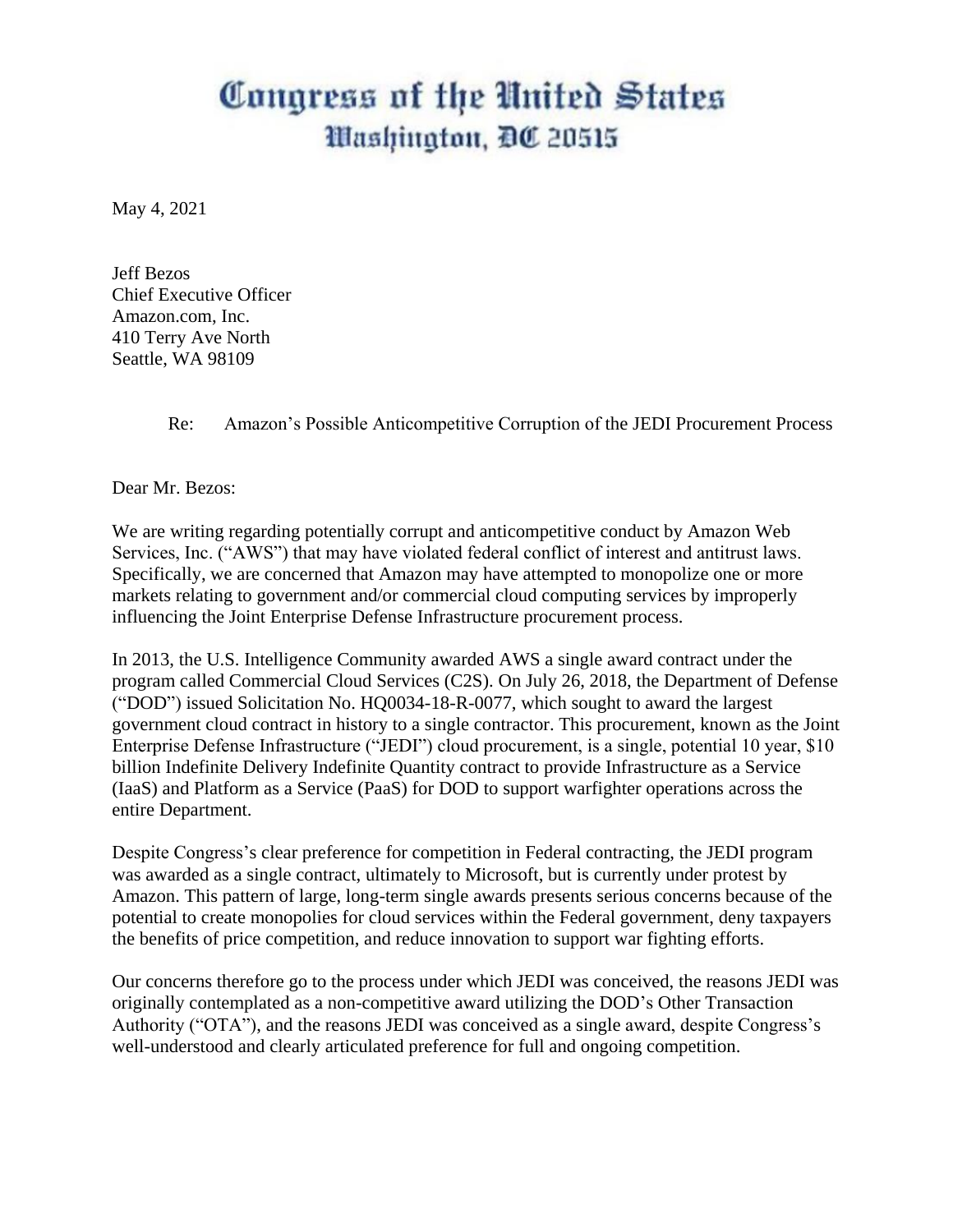May 4, 2021 Page 2 of 10

\_\_\_\_\_\_\_\_\_\_\_\_\_\_\_\_\_\_\_

Please respond to the following questions by May 31, 2021. If you have any questions you may contact Sen. Lee's staff.

## **Amazon Public Sector Federal Cloud Business**

- 1. Please provide the total value of all Amazon Web Services ("AWS") contracts with the U.S. Federal Government, including through AWS's subcontracts and other business arrangements with systems integrators and other prime contractors. <sup>1</sup> Please also provide a list of all U.S. Federal agencies for which AWS itself or through systems integrators and other prime contractors provides cloud services. Please list all current contracts for AWS services, the date of the contracts, the contract term, the aggregate value, and the annual recurring revenue.
- 2. In responding above, please identify which, if any, awards were made as part of a competitive RFP and which were made using any form of sole source, OTA, single award, General Services Administration ("GSA") schedule, or Governmentwide Acquisition Contract ("GWAC") contracting authority.
- 3. Please provide a list of all current Amazon Web Services employees hired directly from Federal agencies over the past five years, and please note which of those employees are currently working in roles related (directly or indirectly) to procuring services with their prior employer.

# **Origins of JEDI**

On September 13, 2017, Deputy Secretary of Defense Patrick Shanahan issued a memorandum entitled "Accelerating Enterprise Cloud Adoption."<sup>2</sup> This was the first time the acquisition of a DOD enterprise-wide cloud was made public and official. This memo is notable for its direction to utilize "a tailored acquisition process," as opposed to a competitive procurement.

- 4. Please provide or describe any communication anyone at Amazon had with Secretary of Defense James Mattis, Senior Advisor to Secretary Mattis Sally Donnelly, Chief of Staff to the Deputy Secretary of Defense Anthony DeMartino, Defense Digital Service Director Chris Lynch, or Defense Innovation Board Executive Director Josh Marcuse regarding the subject and contents of DSD Shanahan's memorandum *prior to its release* on September 13, 2017.
- 5. Please explain what you believe was meant by "tailored acquisition process" in DSD Shanahan's September 13 memorandum. Was it Amazon's understanding prior to, or commensurate with, the September 13, 2017 Memorandum that DOD's enterprise cloud was being considered as a single direct award, including potentially as an OTA?
- 6. At the time of the memorandum, did Amazon believe there was to be a Request for Proposals and a competitive evaluation or that the contract simply would be awarded to a

 $\overline{a}$ <sup>1</sup> The term "Amazon," "Amazon Web Services," and "AWS," are used interchangeably throughout this document. Please respond to all questions assuming all businesses and operating units under the Amazon corporate structure. <sup>2</sup> https://www.nextgov.com/media/gbc/docs/pdfs\_edit/090518cloud2ng.pdf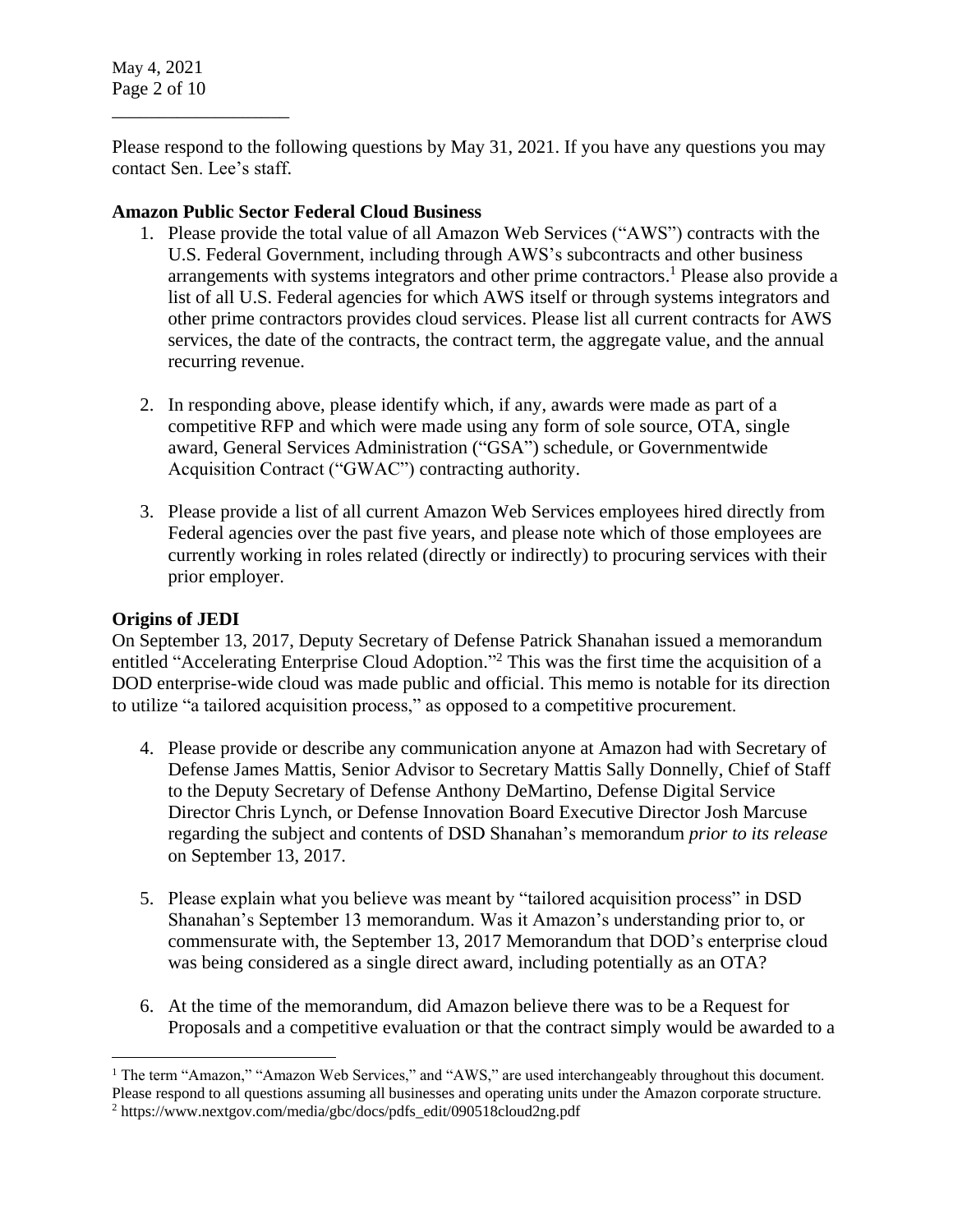\_\_\_\_\_\_\_\_\_\_\_\_\_\_\_\_\_\_\_

single vendor? If you believed it was intended as a competition, please provide any support that would support that conclusion.

# **Amazon/Amazon Web Services Relationship with SBD Advisors and Sally Donnelly**

It has been established by the Department of Defense Inspector General that Amazon retained Washington D.C.-based SBD Advisors for consulting services.<sup>3</sup> The Inspector General further established that SBD Advisors principal Sally Donnelly provided consulting services for Amazon prior to entering DOD as Senior Advisor to Secretary Mattis. 4 It has been reported that Amazon remained a client of SBD Advisors until at least March 2018, spanning the entire tenure of Ms. Donnelly at DOD. 5

- 7. Please describe any business or commercial relationship Amazon has ever had with SBD Advisors or Ms. Sally Donnelly.
- 8. Please describe SBD Advisors and/or Ms. Donnelly's work for Amazon regarding advocacy for Amazon cloud services with U.S. Government agencies, including the Department of Defense.
- 9. Please provide copies of all contracts, scopes of work, memoranda, strategy documents, presentations, emails, and text messages relating to SBD Advisors and/or Ms. Donnelly's work on behalf of Amazon with the Department of Defense.
- 10. Please provide the total amount paid by Amazon or any affiliate to Sally Donnelly or SBD Advisors. Please include a schedule of those payments including the dates and individual amounts.
- 11. Please describe all interactions between Ms. Donnelly<sup>6</sup> and any Amazon employee, including but not limited to Jeff Bezos, Andy Jassy, Ariel Kelman, Teresa Carlson<sup>7</sup>, Max Peterson, Jennifer Chronis, Mark Ryland, Mary Camarata, and Jay Carney between January 20, 2017 and March 31, 2018. Please provide all relevant emails and text messages, including from personal email accounts.

# **Amazon/Amazon Web Services Relationship with SBD Advisors and Anthony DeMartino**

Mr. Anthony DeMartino was also a principal in the firm SBD Advisors and provided consulting services to Amazon. In January 2017, Mr. DeMartino left SBD Advisors and joined the Department of Defense, eventually serving as Chief of Staff to the Deputy Secretary of Defense. It has been established by the DOD IG that Mr. DeMartino participated in the preparation and

 $\overline{a}$ <sup>3</sup> [https://media.defense.gov/2020/Apr/21/2002285087/-1/-](https://media.defense.gov/2020/Apr/21/2002285087/-1/-1/1/REPORT%20ON%20THE%20JOINT%20ENTERPRISE%20DEFENSE%20INFRASTRUCTURE%20(JEDI)%20CLOUD%20PROCUREMENT%20DODIG-2020-079.PDF)

[<sup>1/1/</sup>REPORT%20ON%20THE%20JOINT%20ENTERPRISE%20DEFENSE%20INFRASTRUCTURE%20\(JEDI\)](https://media.defense.gov/2020/Apr/21/2002285087/-1/-1/1/REPORT%20ON%20THE%20JOINT%20ENTERPRISE%20DEFENSE%20INFRASTRUCTURE%20(JEDI)%20CLOUD%20PROCUREMENT%20DODIG-2020-079.PDF) [%20CLOUD%20PROCUREMENT%20DODIG-2020-079.PDF,](https://media.defense.gov/2020/Apr/21/2002285087/-1/-1/1/REPORT%20ON%20THE%20JOINT%20ENTERPRISE%20DEFENSE%20INFRASTRUCTURE%20(JEDI)%20CLOUD%20PROCUREMENT%20DODIG-2020-079.PDF) at 189.

 $4$  Rep. at 189.

<sup>5</sup> https://dailycaller.com/2018/08/08/sally-donnelly-defense-department-jedi-cloud-amazon/

<sup>&</sup>lt;sup>6</sup> With regard to Ms. Donnelly please include all email to and from the addresses [sally.donnelly@gmail.com,](mailto:sally.donnelly@gmail.com) as well as her SBD Advisors email domain.

<sup>7</sup> With regard to all questions involving Teresa Carlson please include documents from *both* Ms. Carlson's official Amazon e-mail account as well as [teresacarlson@gmail.com](mailto:teresacarlson@gmail.com) o[r teresa.carlson@live.com.](mailto:teresa.carlson@live.com)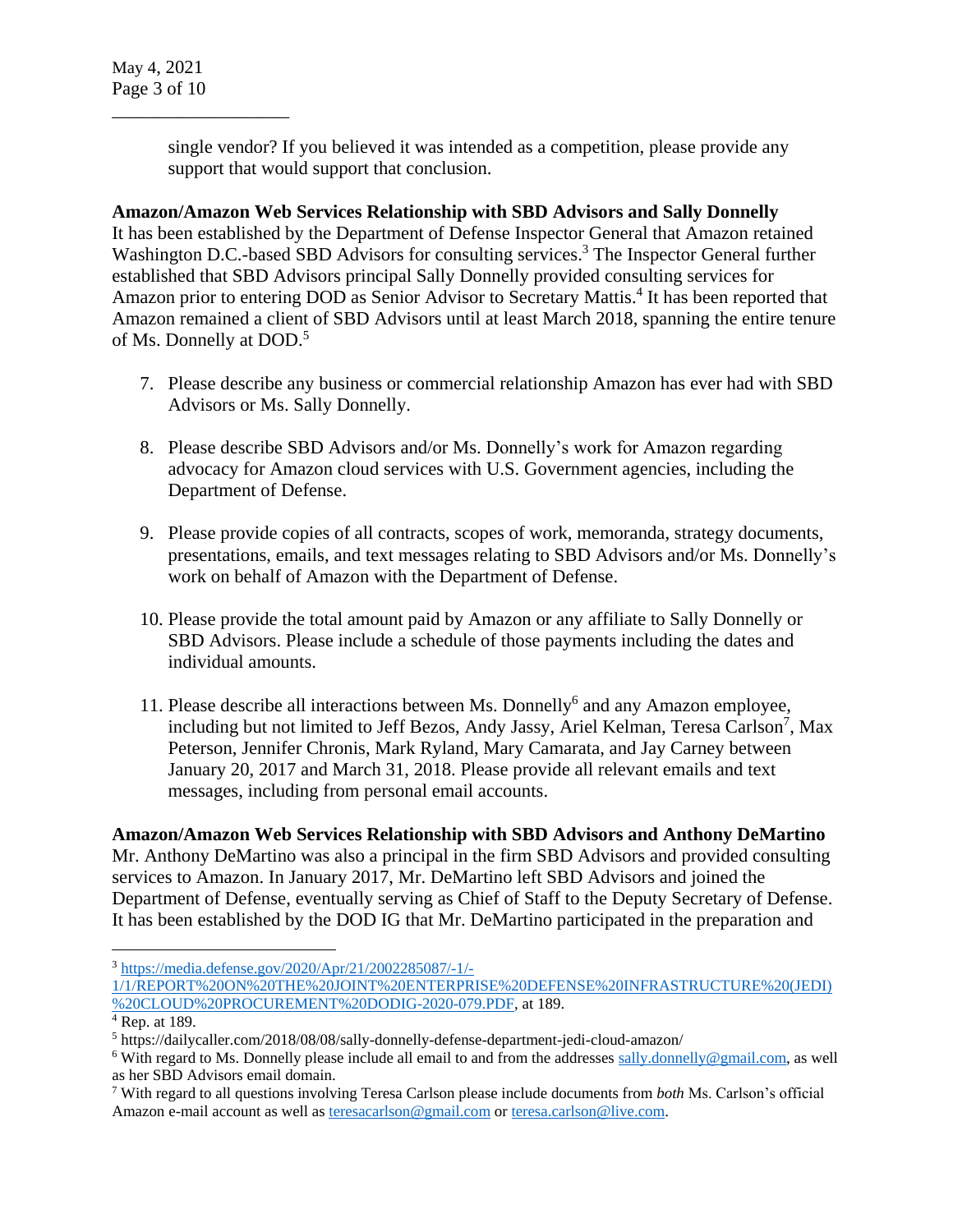\_\_\_\_\_\_\_\_\_\_\_\_\_\_\_\_\_\_\_

issuance of DSD Shanahan's September 2017 memorandum entitled "Accelerating Enterprise Cloud Adoption."<sup>8</sup>

- 12. Please describe DeMartino's consulting work for Amazon while at SBD Advisors regarding cloud services with U.S. Government agencies, including the Department of Defense.
- 13. Please describe all interactions between DeMartino and any Amazon employee, including but not limited to Jeff Bezos, Andy Jassy, Ariel Kelman, Teresa Carlson<sup>9</sup>, Max Peterson, Jennifer Chronis, Mark Ryland, Mary Camarata, and Jay Carney between January 20, 2017 and March 31, 2018. Please provide all relevant emails and text messages, including from private email accounts.

## **AWS Relationship with C5 and/or Andre Pienaar**

C5 Capital Ltd., founded by Andre Pienaar, is a commercial partner of Amazon Web Services. In May 2017, AWS Vice President Teresa Carlson was quoted as saying: "We've been partnering with C5 around the world for a long time."<sup>10</sup> C5 is also a known sponsor of many Amazon events including AWS re:Invent. At least until March 2018 Amazon Web Services also had a commercial relationship with SBD Advisors. <sup>11</sup> On March 8, 2020, AWS Vice President of Global Public Sector sales Teresa Carlson and Andre Pienaar were married in Washington, DC.

- 14. Please describe any business or commercial relationship Amazon has ever had with C5 and/or Andre Pienaar.
- 15. Please provide the total amount of payments or other forms of consideration paid by Amazon or any affiliate to: C5 or any of its affiliated companies; or Andre Pienaar or any of his affiliated companies. Please include any payments that may have been made as part of reseller or partner agreements.
- 16. Please document the time when Amazon became aware that Ms. Teresa Carlson and Mr. Andre Pienaar were involved personally and/or engaged to be married. Did Amazon put any procedures in place to separate Ms. Carlson from the AWS/C5 commercial relationship? Please provide all documentation and email correspondence relating to any firewall established between Ms. Carlson and C5.
- 17. Was Ms. Carlson responsible for monetary and/or in-kind consideration provided to C5/Andre Pienaar as part of the commercial relationship with Amazon? Did Andy Jassy, CEO of AWS or Jay Carney, Senior Vice President of Global Corporate Affairs, approve any contracts or financial remuneration between AWS and C5 or Andre Pienaar? If not, which Amazon employee did?

 $\overline{a}$ 

<sup>8</sup> Rep. at 205.

<sup>9</sup> With regard to all questions involving Teresa Carlson please include documents from *both* Ms. Carlson's official Amazon e-mail account as well as [teresacarlson@gmail.com](mailto:teresacarlson@gmail.com) o[r teresa.carlson@live.com.](mailto:teresa.carlson@live.com)

<sup>10</sup> https://www.vanityfair.com/news/2018/08/has-bezos-become-more-powerful-in-dc-than-trump

<sup>11</sup> https://dailycaller.com/2018/08/08/sally-donnelly-defense-department-jedi-cloud-amazon/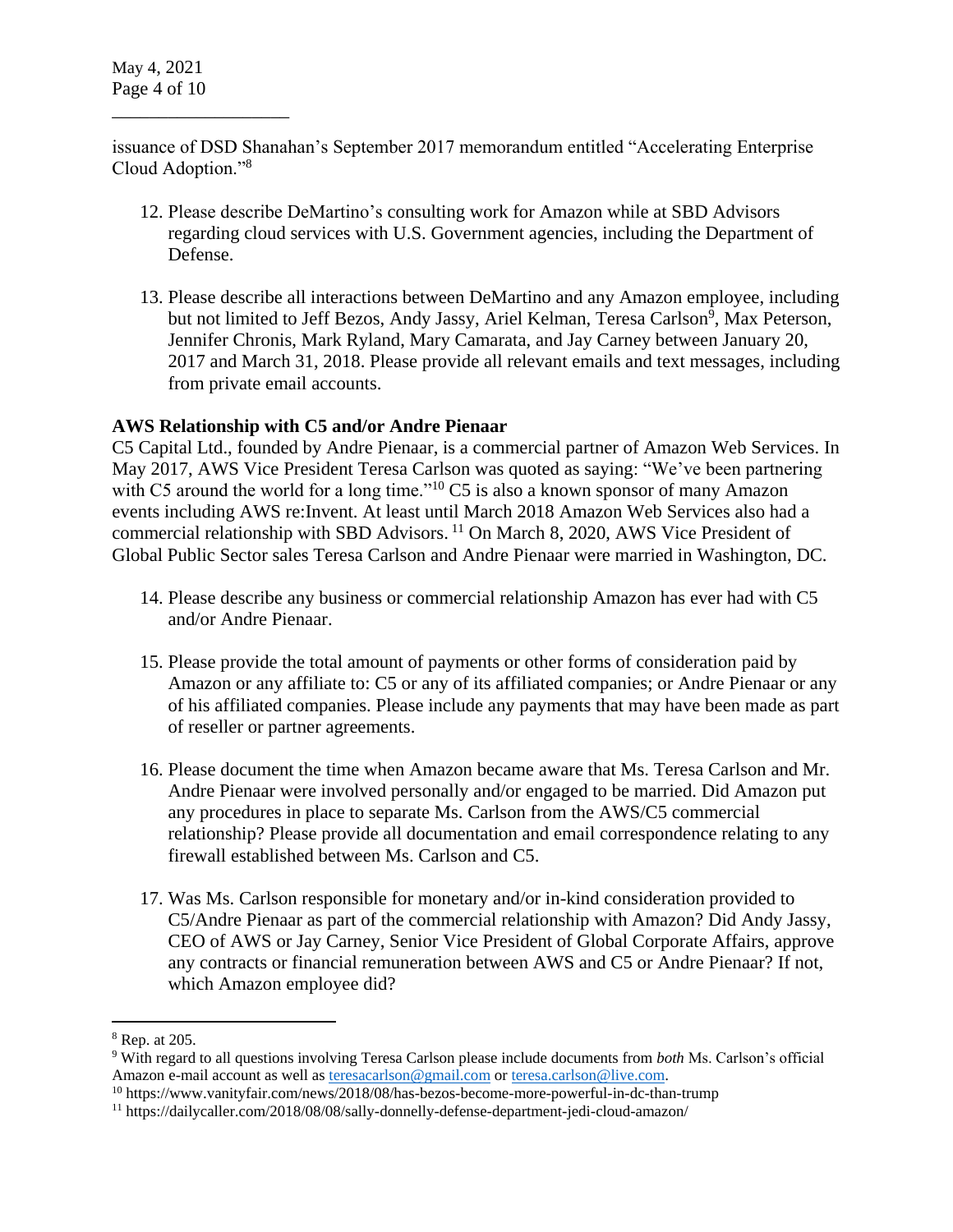18. Please provide all contracts (including the signature page) between Amazon and C5, including its related entities.

### **Sale of SBD Advisors**

\_\_\_\_\_\_\_\_\_\_\_\_\_\_\_\_\_\_\_

In January 2017, Andre Pienaar acquired SBD Advisors from its principal, Sally Donnelly, upon Ms. Donnelly joining DOD.<sup>12</sup> According to the DOD IG, during the period January 2017 through March 2018, Mr. Pienaar (then 100 percent owner of SBD) made four progress payments in the amount of \$390,000 to Ms. Donnelly related to the sale of SBD Advisors for a total \$1.56 million.<sup>13</sup> As established above, Amazon was still a client of SBD Advisors throughout this period. Amazon was also a commercial partner of C5 throughout this period. Amazon's Teresa Carlson and C5's Andre Pienaar were engaged to be married during this timeframe.

- 19. Describe when Amazon first became aware that Donnelly intended to sell her firm and describe any discussions between any Amazon employee and any other person (including Andre Pienaar, Sally Donnelly, and Anthony DeMartino) regarding the sale of SBD Advisors. Please provide any communications regarding the sale of SBD Advisors in the possession of any Amazon employee.
- 20. Given that, at the time of the sale of SBS Advisors, Amazon had a commercial relationship with both C5/Andre Pienaar and SBD Advisors, please explain what steps Amazon took to ensure the appropriate controls were in place regarding communications with Ms. Donnelly upon her move to DOD.
- 21. What measures were taken to assess whether Ms. Carlson's relationship with Andre Pienaar, as the owner/director of C5 as well as the owner of SBD Advisors, complied with Amazon's Code of Business Conduct and Ethics or similar policies?
- 22. In 2018, a spokesman for SBD Advisors, Price Floyd, made statements to the press denying that the purchaser of SBD Advisors had any commercial relationship with Amazon Web Services and identifying the purchaser of SBD Advisors as a "group of investors led by Win Sheridan," without any reference to Andre Pienaar.<sup>14</sup> Mr. Floyd stated: "None of these [investors] hold any interest in the defense sector, nor have any commercial relationship with Amazon Web Services."<sup>15</sup> At the same time, Charlie Jack, a spokesman for C5 said: "Neither C5 Capital nor any of its venture capital funds or employees bought any shares from Sally Donnelly in January 2017 when she sold her interest in the firm before commencing public service."<sup>16</sup> According to the DOD IG, Ms. Donnelly sold the controlling interest of her firm to Mr. Pienaar, making these statements obviously and demonstrably untrue when they were made.<sup>17</sup>

 $\overline{a}$ 

 $12$  Rep. at 169.

<sup>&</sup>lt;sup>13</sup> Rep. at 189-190.

<sup>14</sup> https://dailycaller.com/2018/08/08/sally-donnelly-defense-department-jedi-cloud-amazon/

<sup>15</sup> *The Capitol Forum*, Vol. 6 No. 225 June 8, 2018.

<sup>16</sup> *Id*.

<sup>&</sup>lt;sup>17</sup> Rep. at 169.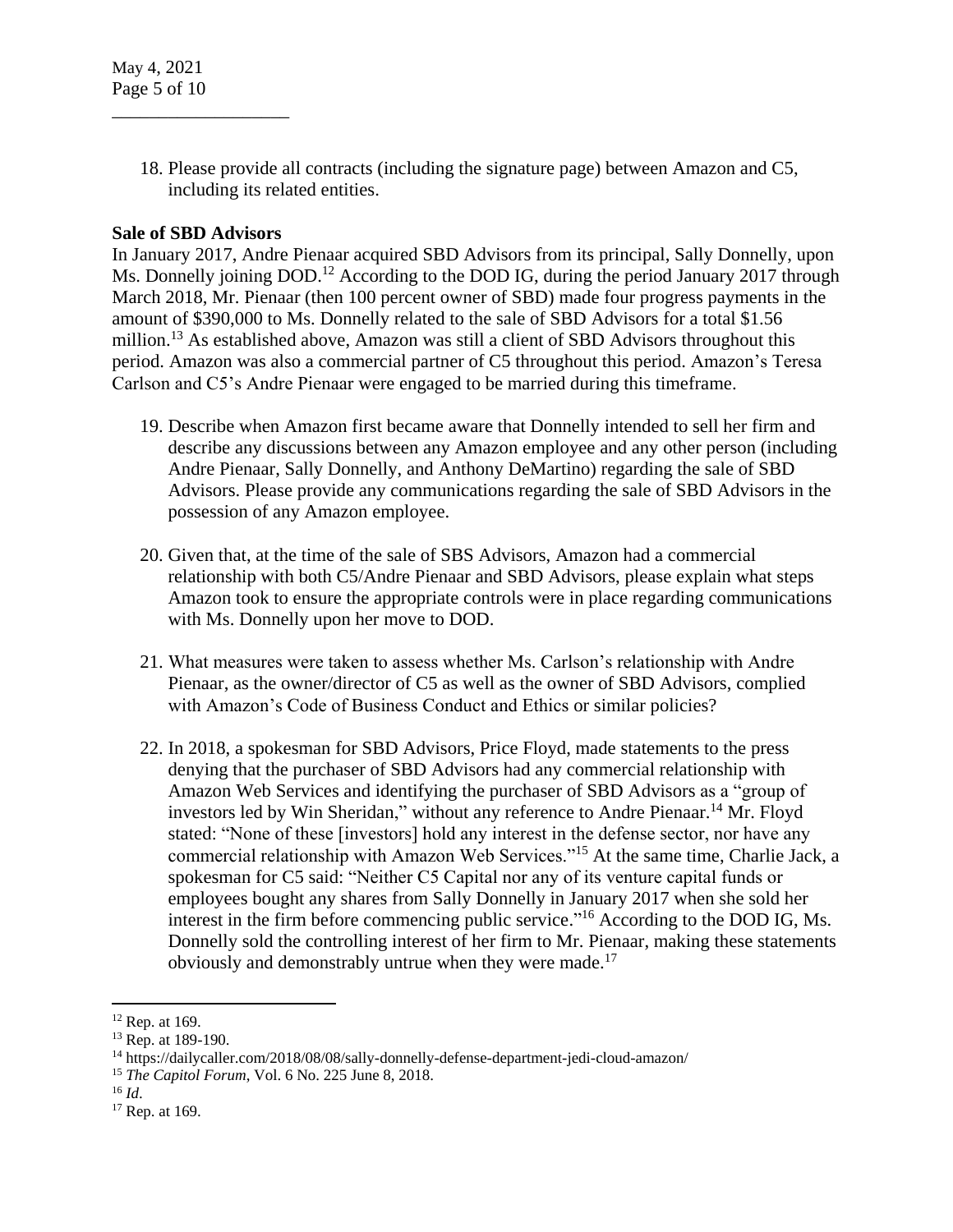$\overline{a}$ 

\_\_\_\_\_\_\_\_\_\_\_\_\_\_\_\_\_\_\_

- a. Describe any communication between any Amazon employee and any other person regarding these statements to the press, either before or after they were made.
- b. Please describe and provide all emails/documents relating to the first time Amazon understood that SBD Advisors was sold to Mr. Andre Pienaar, a commercial partner of Amazon.
- c. Please describe any communications between Amazon and the public relations firm Hudson Sandler or any of its agents or representatives regarding C5 and/or SBD.
- d. When did Amazon first become aware of this public statement denying any commercial relationship between the purchaser of SBD Advisors and AWS?
- e. Why has Amazon not corrected this obvious misstatement?
- 23. It has been reported that Amazon continued to retain SBD Advisors following Donnelly's departure from SBD Advisors and the sale of SBD Advisors to Andre Pienaar.<sup>18</sup> Please describe:
	- a. Any discussion with Donnelly (or any other person associated with SBD Advisors) before or after the sale of her firm regarding whether Amazon would continue to retain SBD Advisors, for what purpose, at what cost to Amazon, and for how long. Please also describe the involvement of Andre Pienaar in any such discussions.
	- b. For what reason did Amazon cease its commercial relationship with SBD Advisors in March 2018, the same month Donnelly resigned from DOD?
	- c. Was Amazon aware that, at the time it was paying SBD Advisors, SBD Advisors/Andre Pienaar was also making periodic progress payments to Ms. Donnelly in the amount of \$390,000? Was Ms. Carlson aware of this fact?
	- d. Between the periods January 2017 and March 2018, who at SDB Advisors was providing services to Amazon? Please provide the names of any SBD Advisors personnel providing services, number and subject of any calls, meetings, or other interactions between Amazon and SBD Advisors during this time.

<sup>18</sup> https://dailycaller.com/2018/08/08/sally-donnelly-defense-department-jedi-cloud-amazon/ ("Floyd added that the firm continued to consult for AWS until March or April 2018.").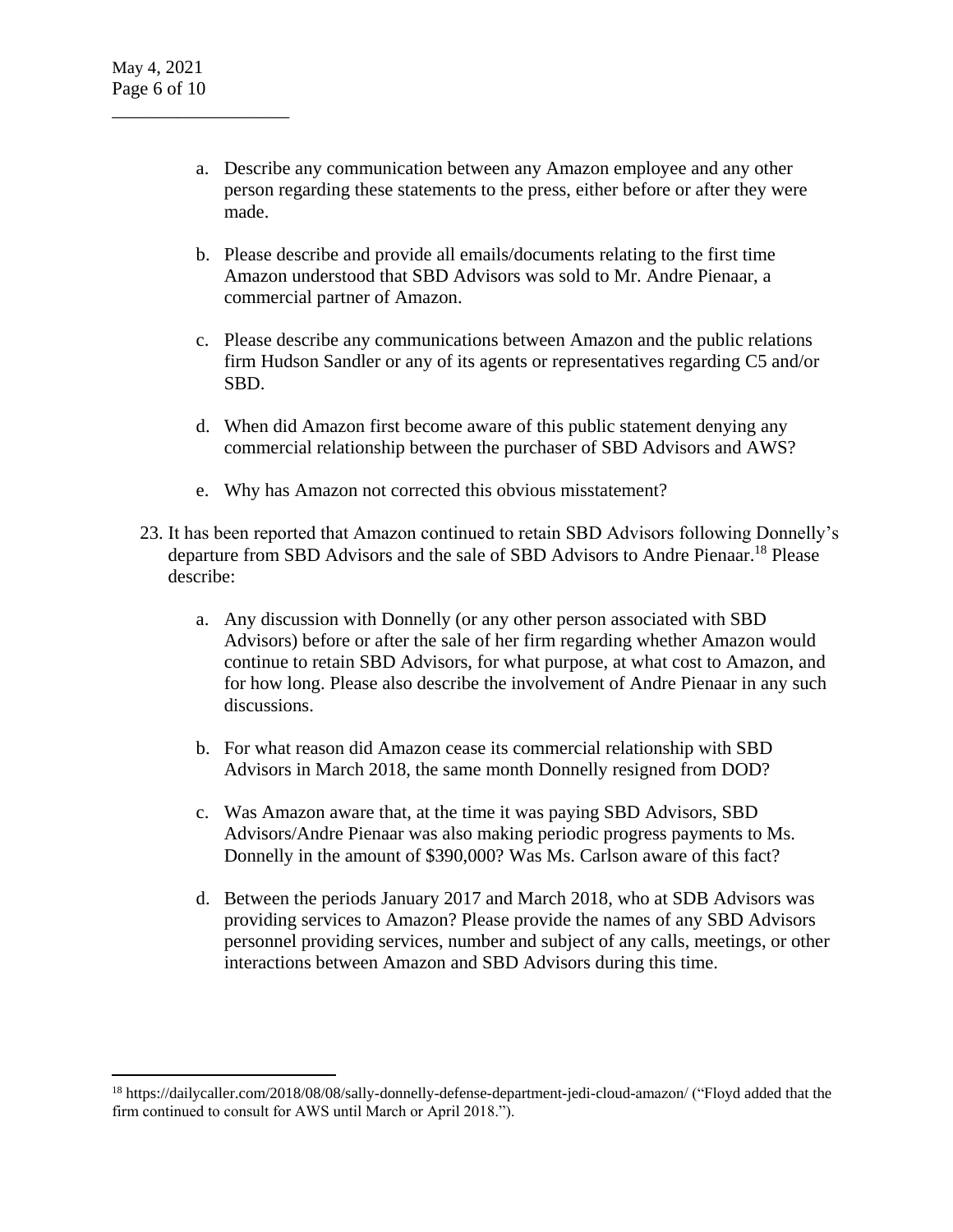May 4, 2021 Page 7 of 10

 $\overline{a}$ 

## **Relevant JEDI Meetings**

\_\_\_\_\_\_\_\_\_\_\_\_\_\_\_\_\_\_\_

- 24. On August 10, 2017, Secretary Mattis travelled to Amazon headquarters in Seattle and met with Jeff Bezos and other senior Amazon leaders.<sup>19</sup>
	- a. Please provide a list of attendees at that meeting and provide any contemporaneous notes that may have been taken by any Amazon employees in attendance.
	- b. After Secretary Mattis and Mr. Bezos departed that meeting, it has been reported that a number of Amazon and DOD employees continued the meeting. Please list which Amazon employees attended the follow-on meeting, and provide any contemporaneous notes or follow-on email communications.
	- c. Shortly after that meeting on August 10th, AWS DOD General Manager Jennifer Chronis submitted "options and potential cost estimates for a notional DOD move to the cloud" to Defense Innovation Board Executive Director Joshua Marcuse. Please provide all internal documents and communications associated with that proposal. Please also provide all internal documents and communications memorializing Ms. Chronis's September 1, 2017 conversation with Mr. Marcuse referred to by Ms. Chronis in her September 6, 2017 e-mail.
	- d. Was the DOD "move to the cloud" in the Marcuse correspondence discussed at the meeting between Bezos and Mattis at Amazon headquarters in August 2017 or any follow-on meeting?
- 25. In March 2017 Teresa Carlson attended a private dinner with Secretary Mattis, Ms. Donnelly, Mr. Pienaar, and others in London held at 5 Hertford Street, one of London's most exclusive clubs. 20
	- a. Name every person at Amazon or the DOD with whom any Amazon employee discussed Carlson's attendance at this dinner before it occurred.
	- b. Provide all documents, including emails, regarding the goals of that meeting, talking points, or preparatory memoranda.
	- c. Describe in detail any ethical review of Carlson's attendance at this dinner, including as it related to Amazon obligations under the Federal Acquisition Regulations or any person's obligation under federal ethics requirements and limitations.
	- d. Given Ms. Donnelly's attendance at that dinner, please detail any legal guidance provided by Amazon to Ms. Carlson regarding her communications with Ms. Donnelly.

<sup>&</sup>lt;sup>19</sup> https://www.propublica.org/article/how-amazon-and-silicon-valley-seduced-the-pentagon

<sup>20</sup> Rep. at 173-175; https://www.propublica.org/article/how-amazon-and-silicon-valley-seduced-the-pentagon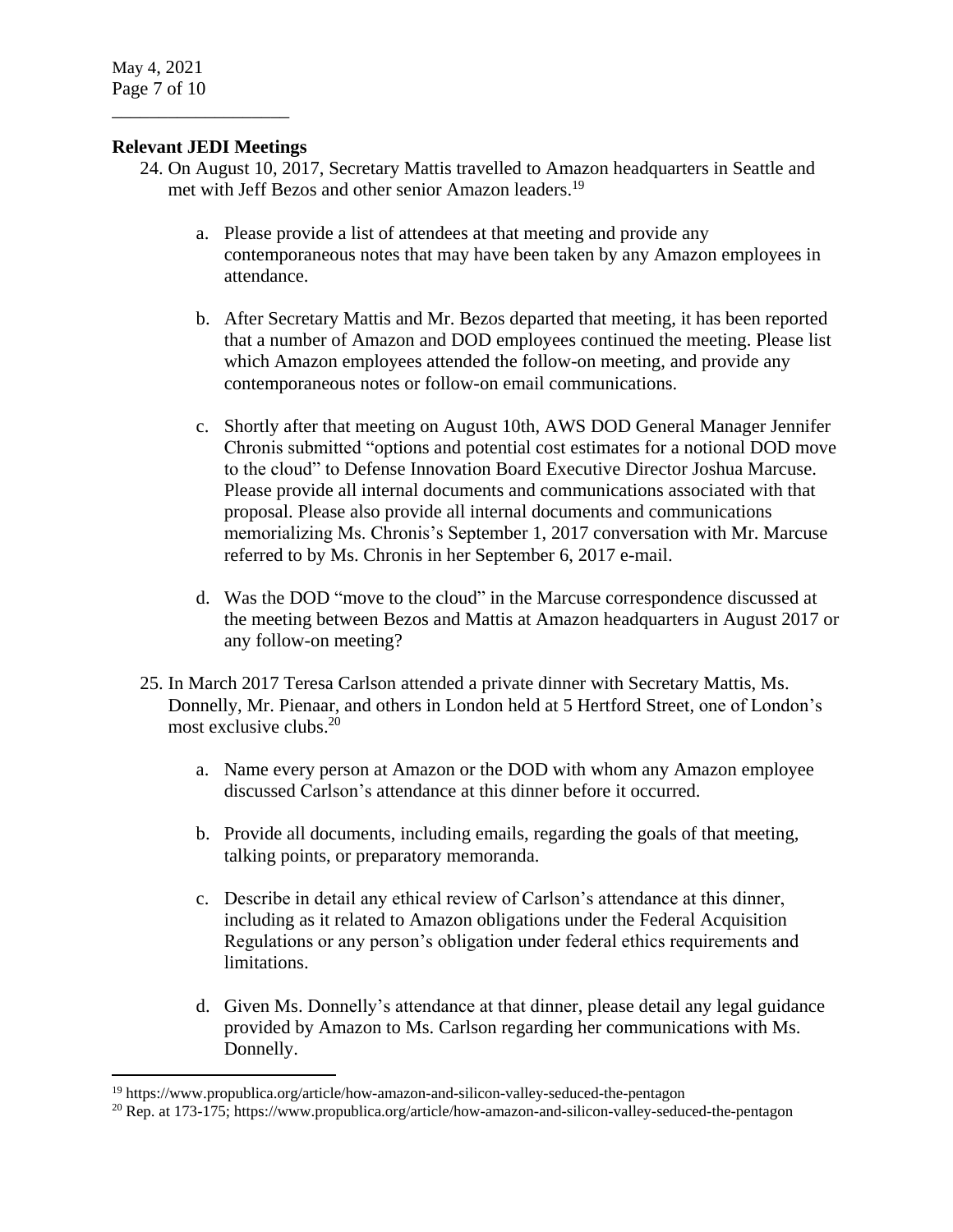$\overline{a}$ 

\_\_\_\_\_\_\_\_\_\_\_\_\_\_\_\_\_\_\_

- 26. On January 4, 2018, DSD Shanahan issued a second cloud memorandum entitled "Accelerating Enterprise Cloud Adoption Update," which modified the September 2017 memorandum and changed the term "tailored acquisition process" to "full and open competition." Two weeks later, on January 17, 2018, Teresa Carlson and Jeff Bezos attended a private four-person dinner with Secretary Mattis and Senior Advisor Donnelly at DBGB restaurant in Washington  $DC<sup>21</sup>$ 
	- a. Describe in detail the arrangements for this dinner, including any communications between Amazon and Secretary Mattis' office, Donnelly, or any other DOD personnel.
	- b. Please provide any notes or summary of the meeting memorialized by Ms. Carlson, Mr. Bezos, or anyone else at Amazon.
	- c. Please provide any follow-up correspondence (email and otherwise), including thank-you notes, between any Amazon employee and any DOD employee.
	- d. Describe in detail any ethical review of Carlson's or Bezos's attendance at this dinner, including Amazon's obligations under the Federal Acquisition Regulations or any person's obligation under federal ethics requirements and limitations.

## **Communications with the DOD Cloud Executive Steering Group, Office of the Secretary of Defense and the Defense Digital Service**

- 27. Please provide all communication between any Amazon employee and any member of the DOD Cloud Executive Steering Group ("CESG") between September 13, 2017 and November 1, 2019, including any memorandum, draft documents, redlined documents, suggested/recommended gate criteria, talking points, or comments, relating to the work of the Cloud Executive Steering Group.
- 28. Please provide all communication between any Amazon employee and any member of the Office of the Secretary of Defense ("OSD") between September 13, 2017 and November 1, 2019, including any memorandum, draft documents, redlined documents, suggested/recommended gate criteria, talking points, or comments, relating to the work of the OSD.
- 29. Please provide all communications between any Amazon employee and any member of the DOD Defense Digital Service between September 13, 2016 and November 1, 2019, including any memorandum, draft documents, redlined documents, suggested/recommended gate criteria, talking points, or comments, relating to the work of the Defense Digital Service.

<sup>21</sup> Rep. at 183-185; https://www.propublica.org/article/how-amazon-and-silicon-valley-seduced-the-pentagon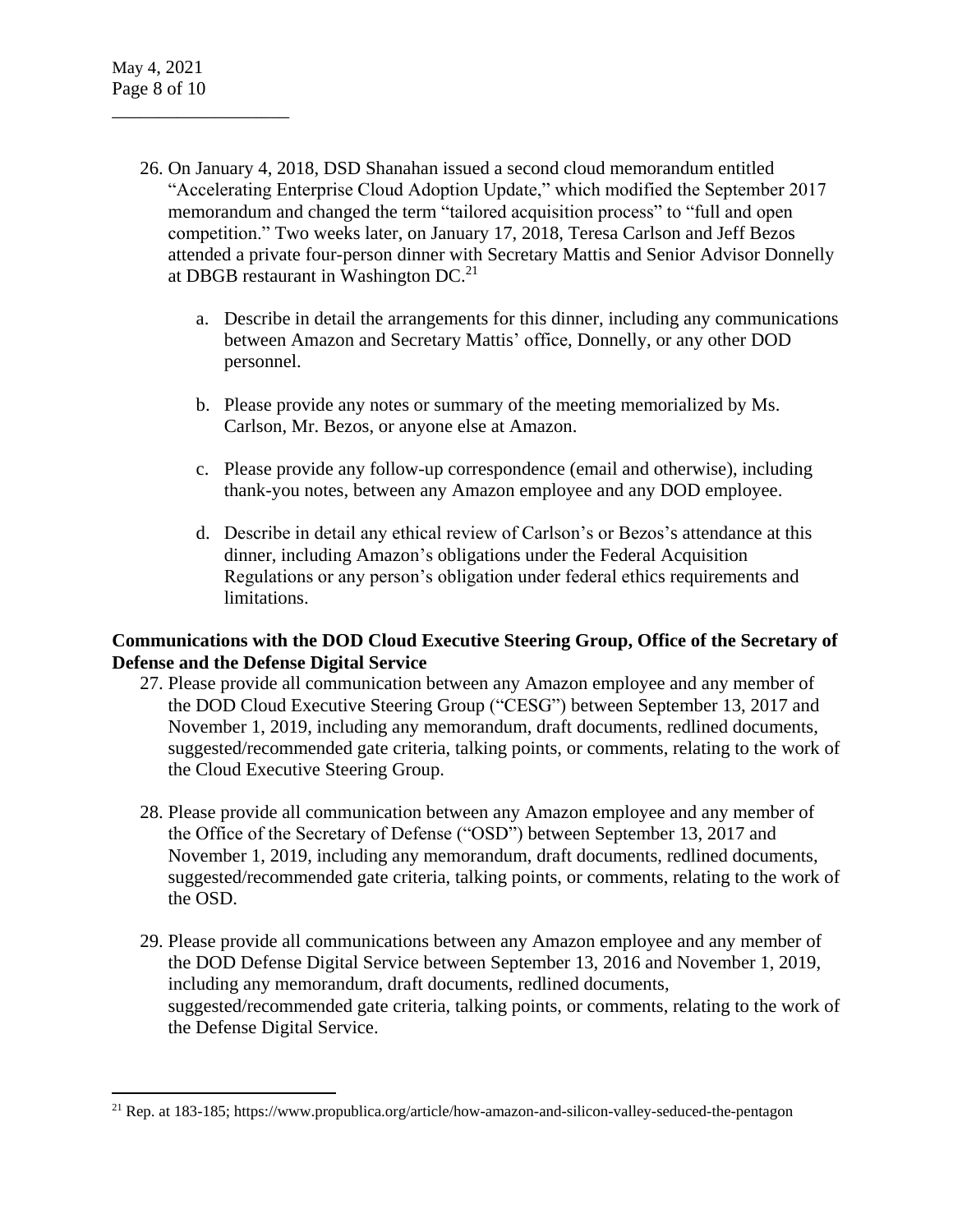## **Pallas Advisors**

\_\_\_\_\_\_\_\_\_\_\_\_\_\_\_\_\_\_\_

Pallas Advisors is a Washington DC-based consulting firm established by Sally Donnelly and Anthony DeMartino in July 2018 after they departed DOD.<sup>22</sup>

- 30. Please provide all communications between any Amazon employee and Ms. Sally Donnelly and/or Anthony DeMartino regarding the creation/establishment of Pallas Advisors.
- 31. Mr. Robert Daigle was a member of the DOD Cloud Executive Steering Group and is now a Principal with the firm Pallas Advisors.<sup>23</sup> Please describe and provide any communication between Amazon and Mr. Daigle either during his service with the DOD or since his departure.
- 32. Dr. Will Roper was a member of the DOD Cloud Executive Steering Group and is now a Senior Counselor with the firm Pallas Advisors.<sup>24</sup> Please describe and provide any communication between Amazon and Dr. Roper either during his service with the DOD or since his departure.
- 33. Ms. Essye Miller was a member of the DOD Cloud Executive Steering Committee and is now a Principal with the firm Pallas Advisors.<sup>25</sup> Please describe and provide any communication between Amazon and Ms. Miller either during her service with the DOD or since her departure.
- 34. Lieutenant General (Retired) Tony Ierardi was previously the Joint Staff's J-8 Director where he played a significant role in the JEDI procurement, including as the Secretary of the Joint Requirements Oversight Council ("JROC"). He is now a Principal at Pallas Advisors.<sup>26</sup> Please provide all communications between any Amazon employee and Mr. Ierardi either during his time on active duty or since.
- 35. Please describe all commercial/financial relationships between Amazon and Pallas Advisors or its related entities and/or funds.

 $\overline{a}$ 

<sup>22</sup> https://www.pallasadvisors.com/our-team

<sup>23</sup> https://www.pallasadvisors.com/bob-daigle

<sup>24</sup> https://www.pallasadvisors.com/will-roper

<sup>25</sup> https://www.pallasadvisors.com/essye-miller

<sup>26</sup> pallasadvisors.com/tony-ierardi